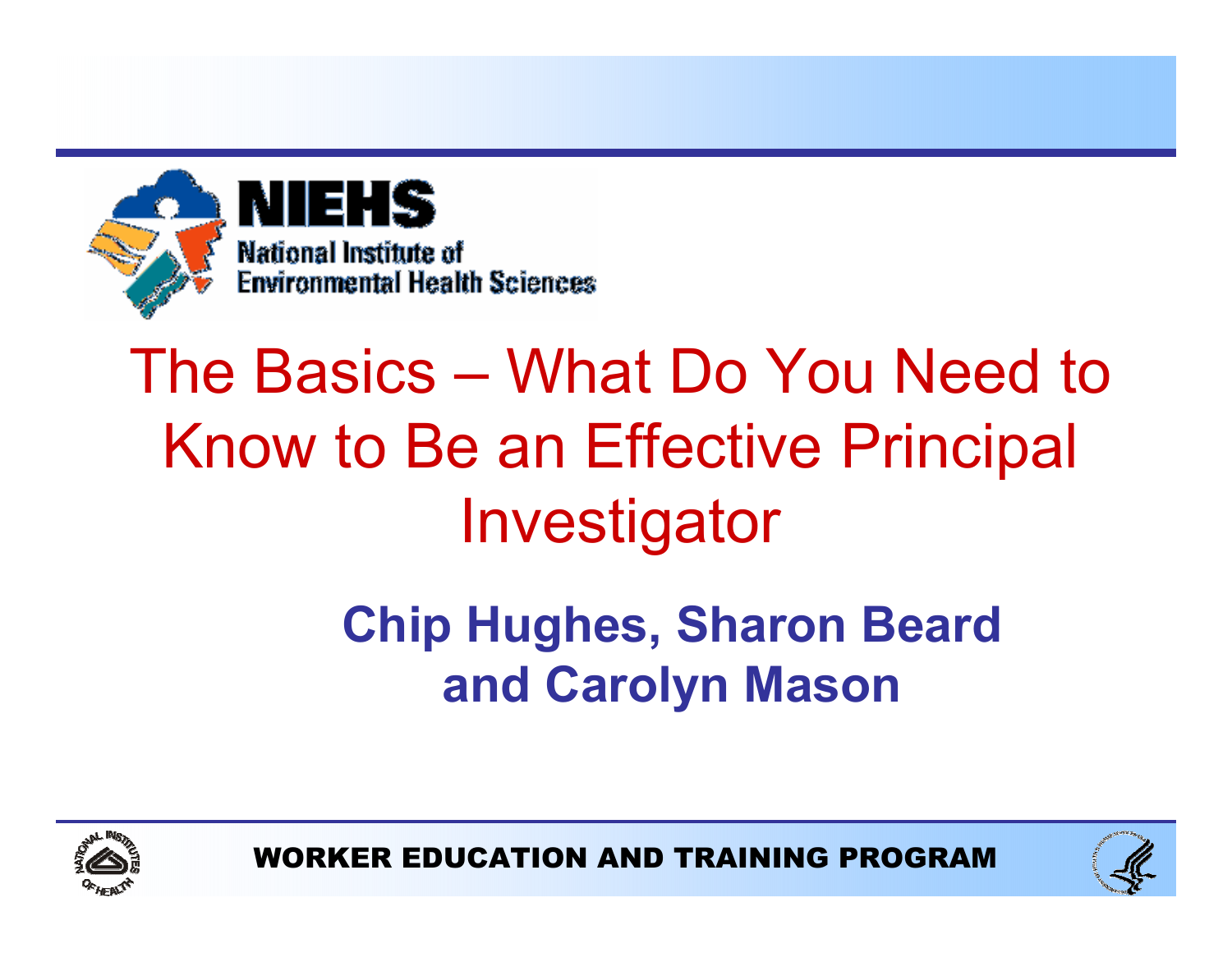### The Basics

- $\bullet$ **• Being an Effective Principal** Investigator
	- –Terms & Conditions of Award
	- –Consortia Management
	- –Communications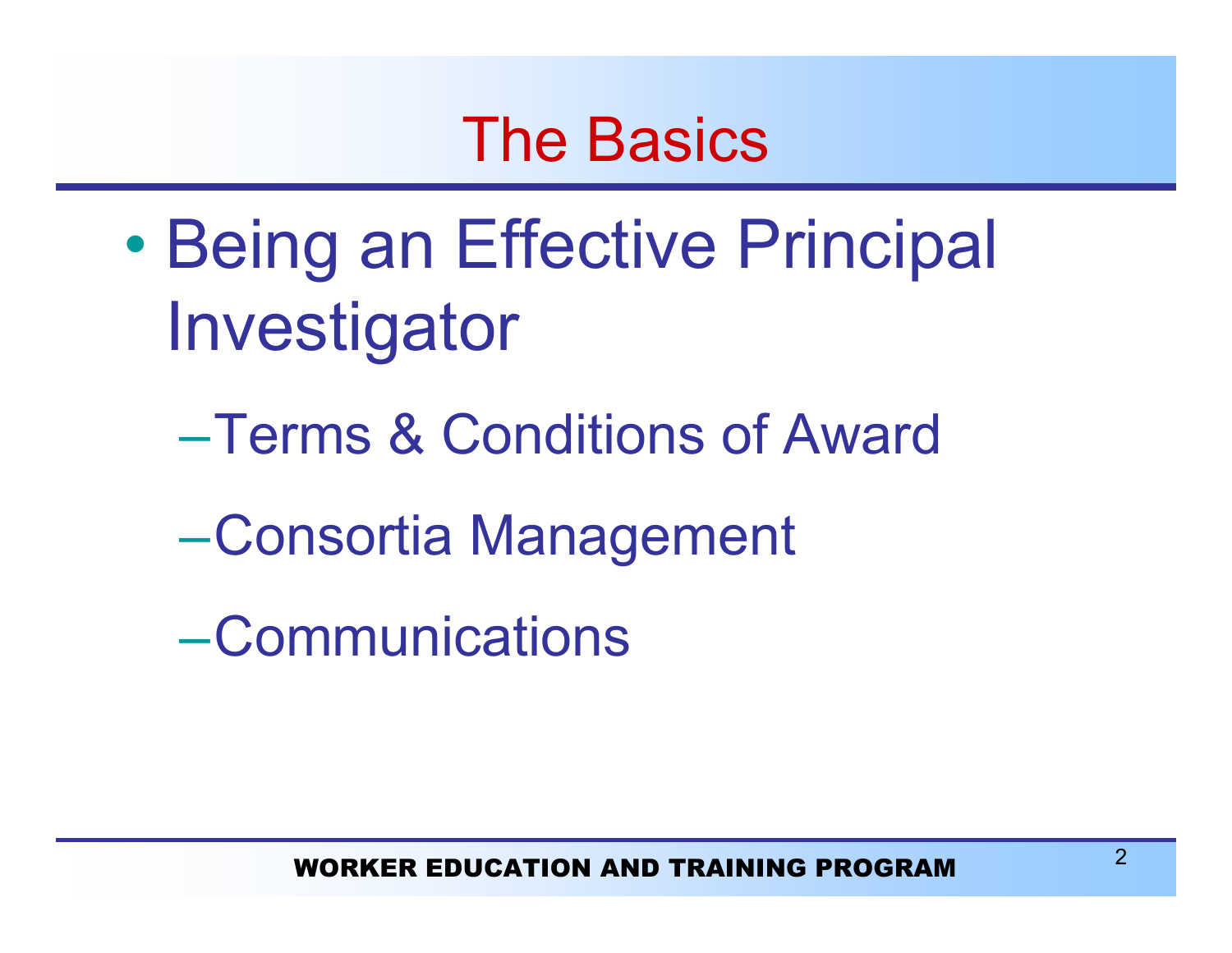# Principal Investigator

- • Experience in health & safety training/technical knowledge
- •Day-to-day management of the project with clear lines of authority
- •Strong administrative and leadership skills-internal policies and procedures, (i.e. hiring competent, & professional staff)
- Assessable to program manager and other staff
- Provide resources for staff to be effective
- $\bullet$  Strong understanding of federal grants and funding process, i.e. contact with NIEHS Program Administrators
- •Strong and clear relationship with Business Official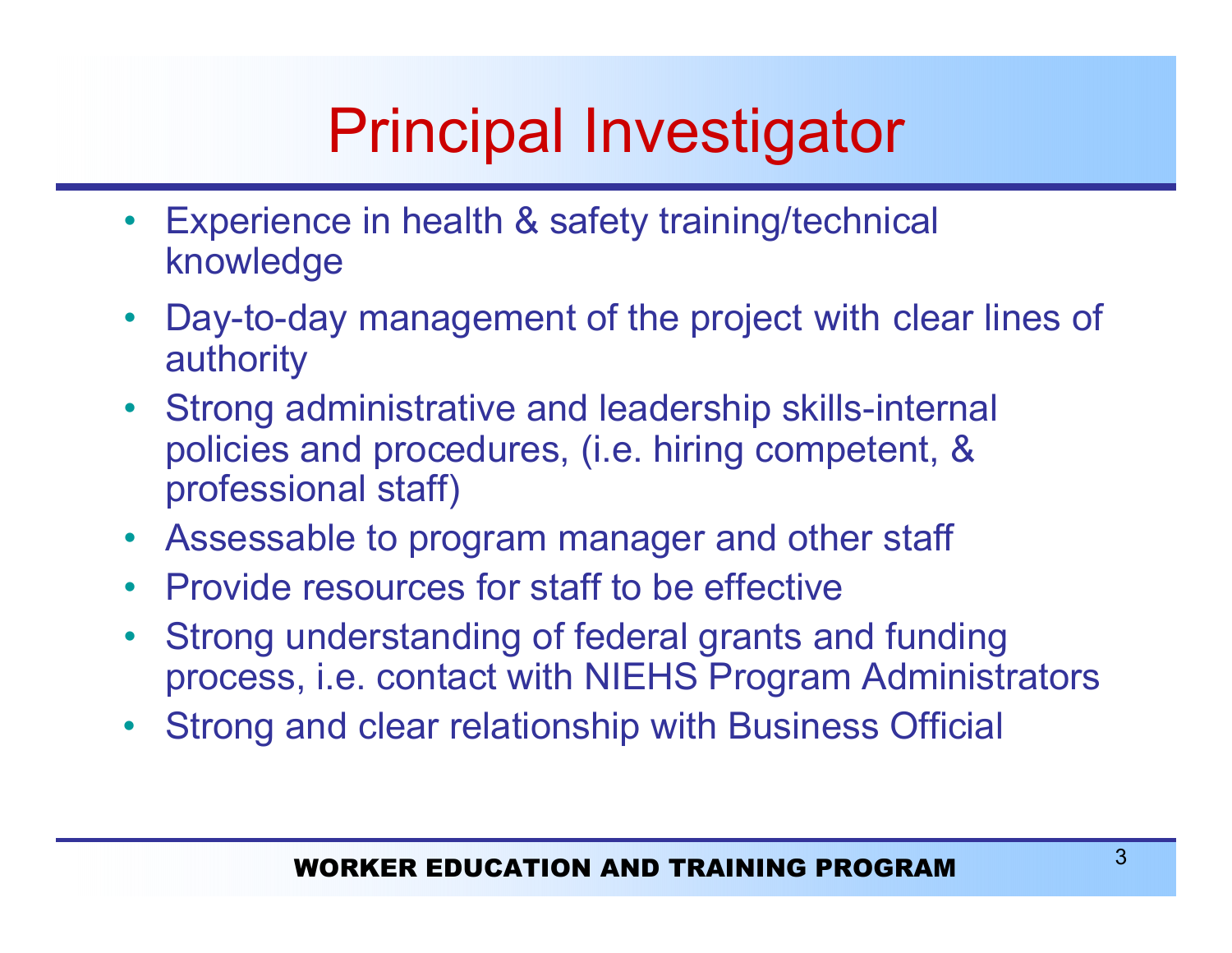## Terms & Conditions of Award

- RFA Criteria \*\*\*
- Notice of Grant Award **\*\*\*\*Responsibilities that** 
	- Key Personnel
	- Consortium

flow down….

- Budget & Future Year Commitments
- Restrictions and Limitations carryover, prior approval, re-budgeting, and other administrative terms\*\*\*
- Acknowledgment of Federal Funding \*\*\*

This RFA may be accessed at: http://grants.nih.gov/grants/guide/index.html or http://grants.nih.gov/grants/guide/rfa-files/RFA-ES-04-005.html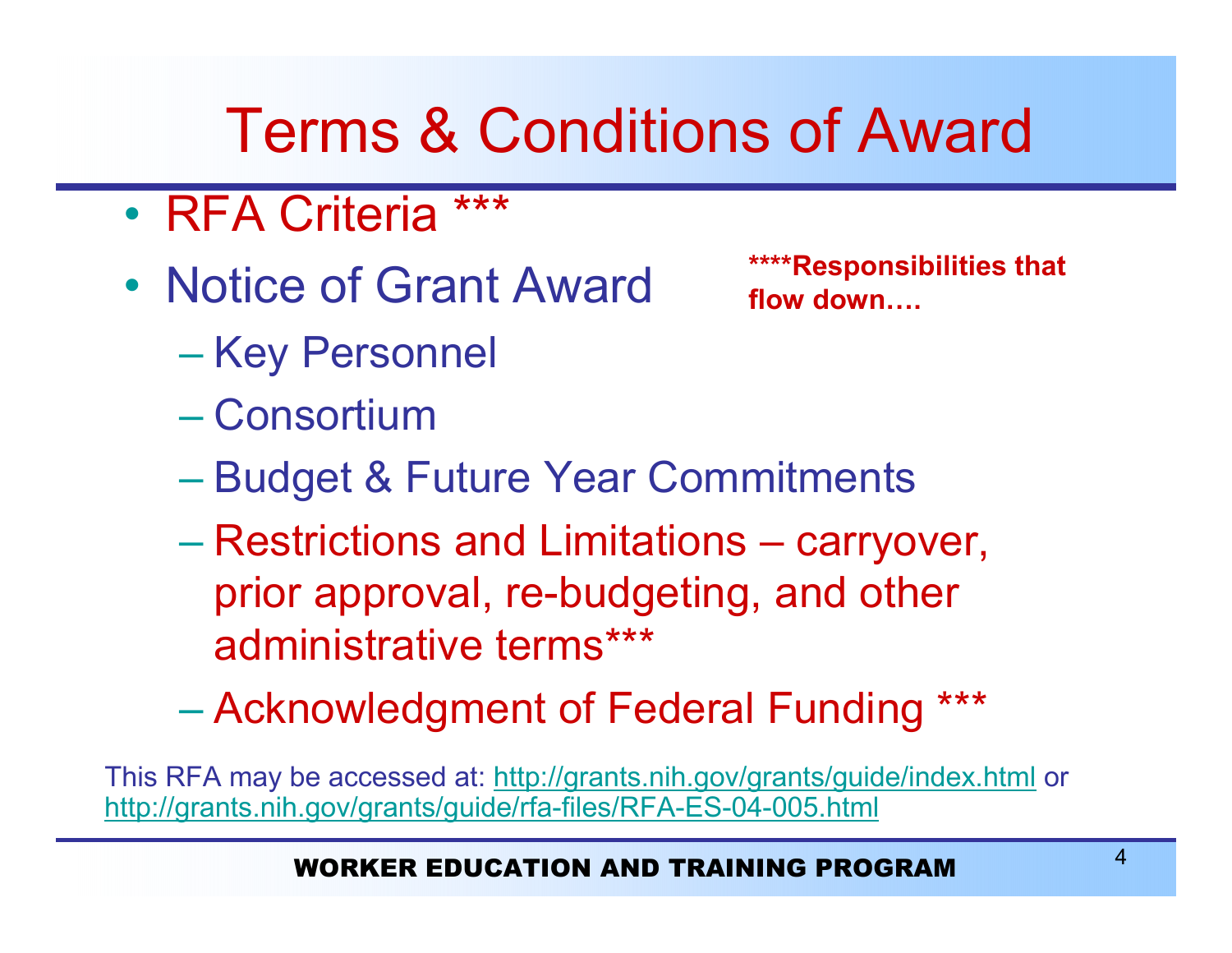### Consortia Management & Communication

- Solid consortium agreements
- • Strong Program Coordinators/Program **Directors**
- Use resources NIH eRA Commons, NIH Grants Policy Statement
- Communication -
	- – Regular consortium meetings, integrated evaluation & training development
	- $\mathcal{L}_{\mathcal{A}}$  , and the set of the set of the set of the set of the set of the set of the set of the set of the set of the set of the set of the set of the set of the set of the set of the set of the set of the set of th Use of emails, mailing lists, telephone conferences, etc. to share information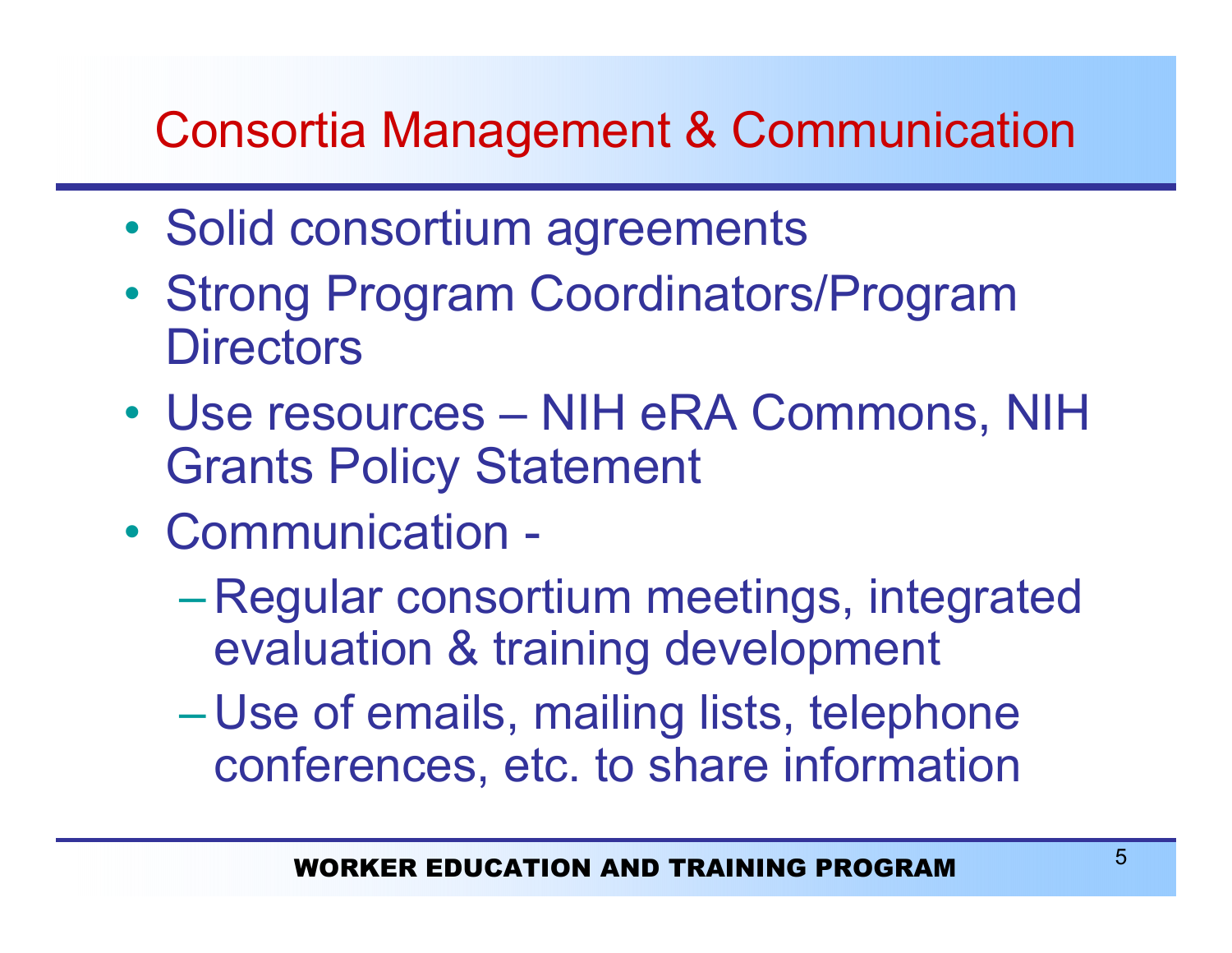

### Roles and Responsibilities

### Carolyn Mason



WORKER EDUCATION AND TRAINING PROGRAM

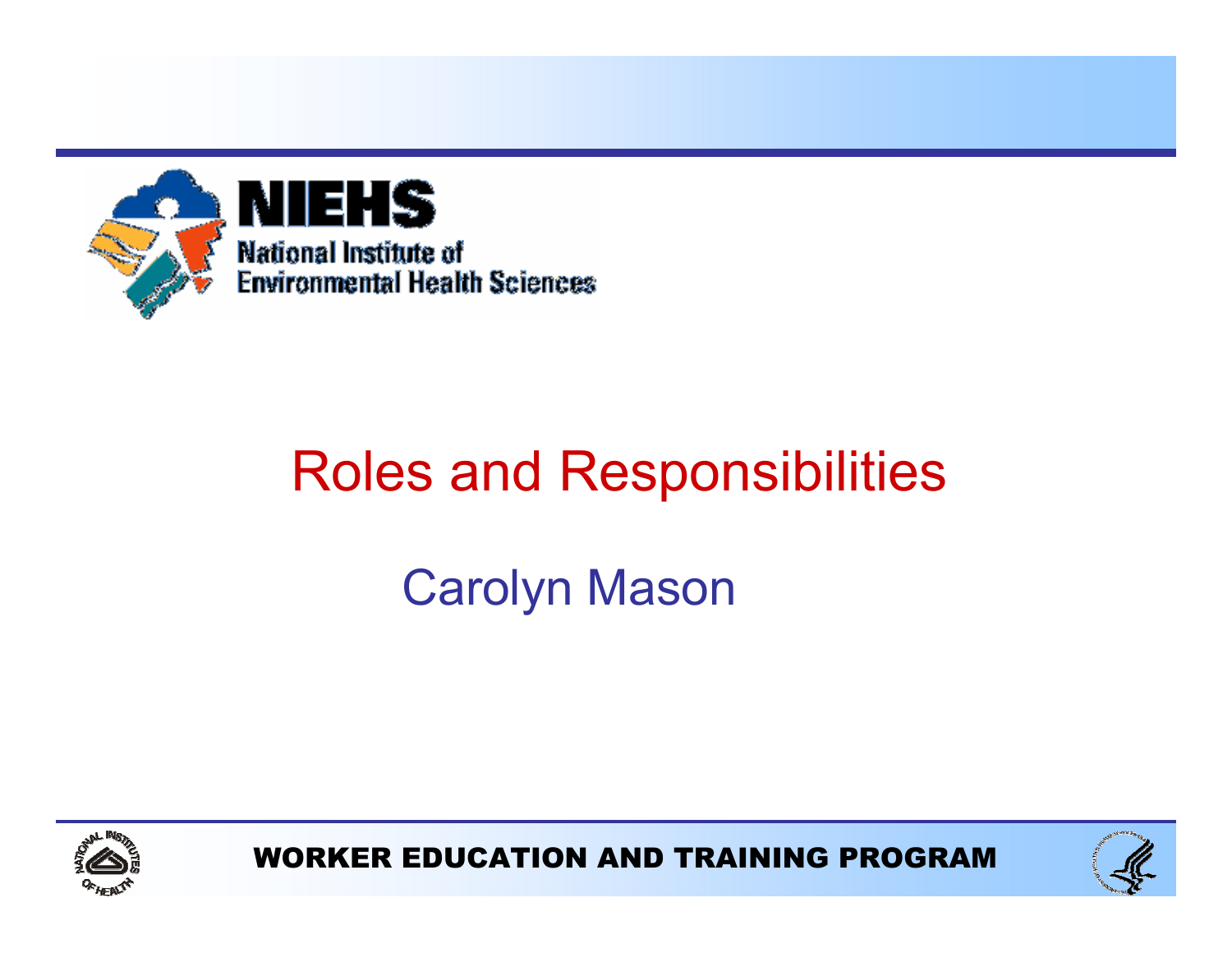### Grants Management Officer (GMO)

- DEFINITION An NIH official responsible for the business management aspects of grants and cooperative agreements, including review, negotiation, award, and administration, and for the interpretation of grants administration policies and provisions. Only GMOs are authorized to obligate NIH to the expenditure of funds and to make changes to approved projects on behalf of NIH.
- RESPONSIBILITIES The GMO is the NIH official responsible for the business management and other non-programmatic aspects of the award. These activities include interpretation of grants administration policies and provisions; administering, and closing out grants. Working closely with the Program Administrator, the GMO is the focal point for receiving and acting on requests for prior approval or for changes to an award that includes funding, duration, or terms and conditions of award.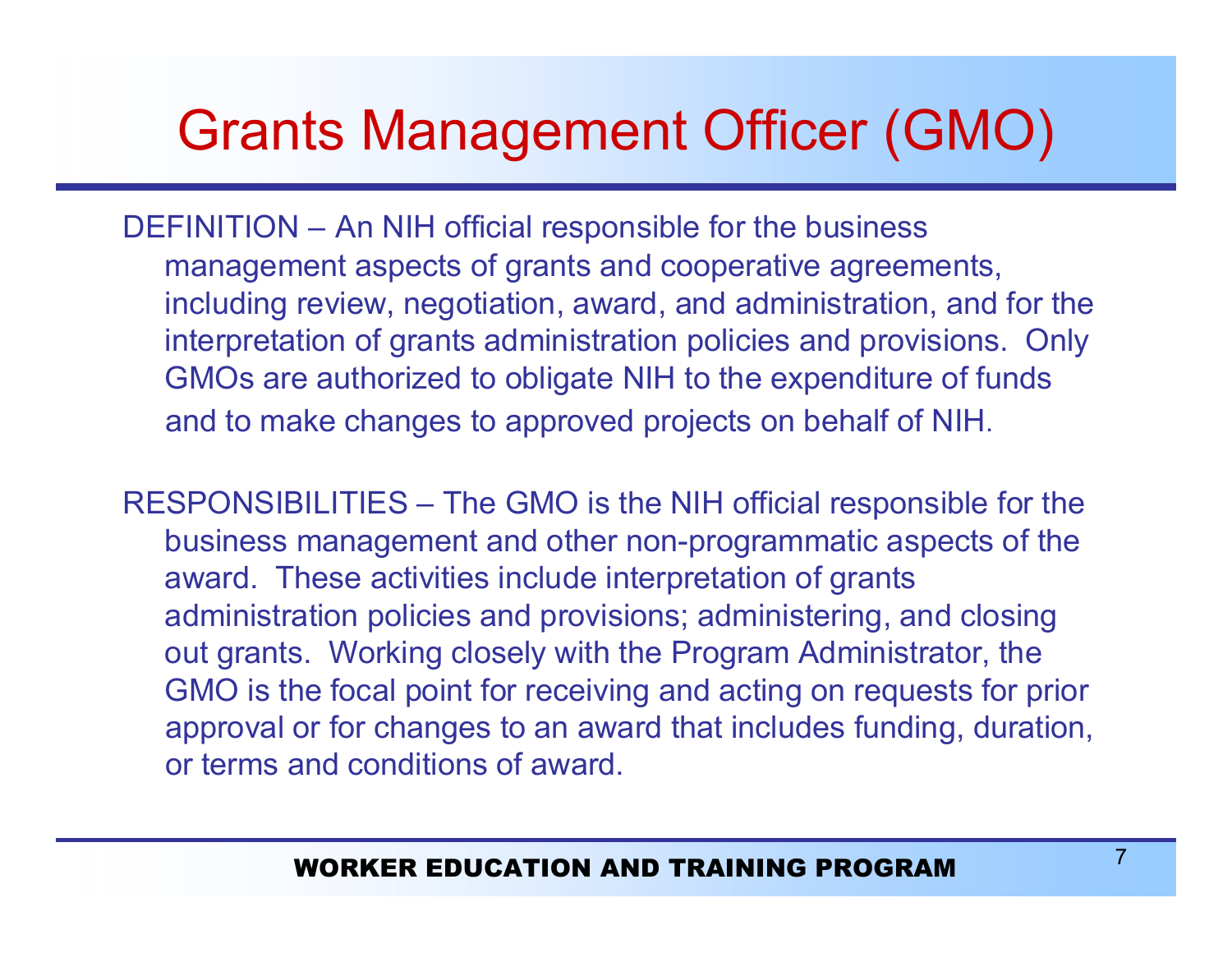#### Grants Management Specialist

DEFINITION – The Grants Management Specialist is an agent of the GMO and is assigned responsibility for the day-to-day management of a portfolio of grants.

RESPONSIBILITIES – The Grants Management Specialist is the day-to-day contact for grantees and applicants. This is the individual that will perform the review, negotiation, and preparation of the award for issuance. This individual will work with the business official at the grantee/applicant organization to ensure that all required information needed to make an award has been received.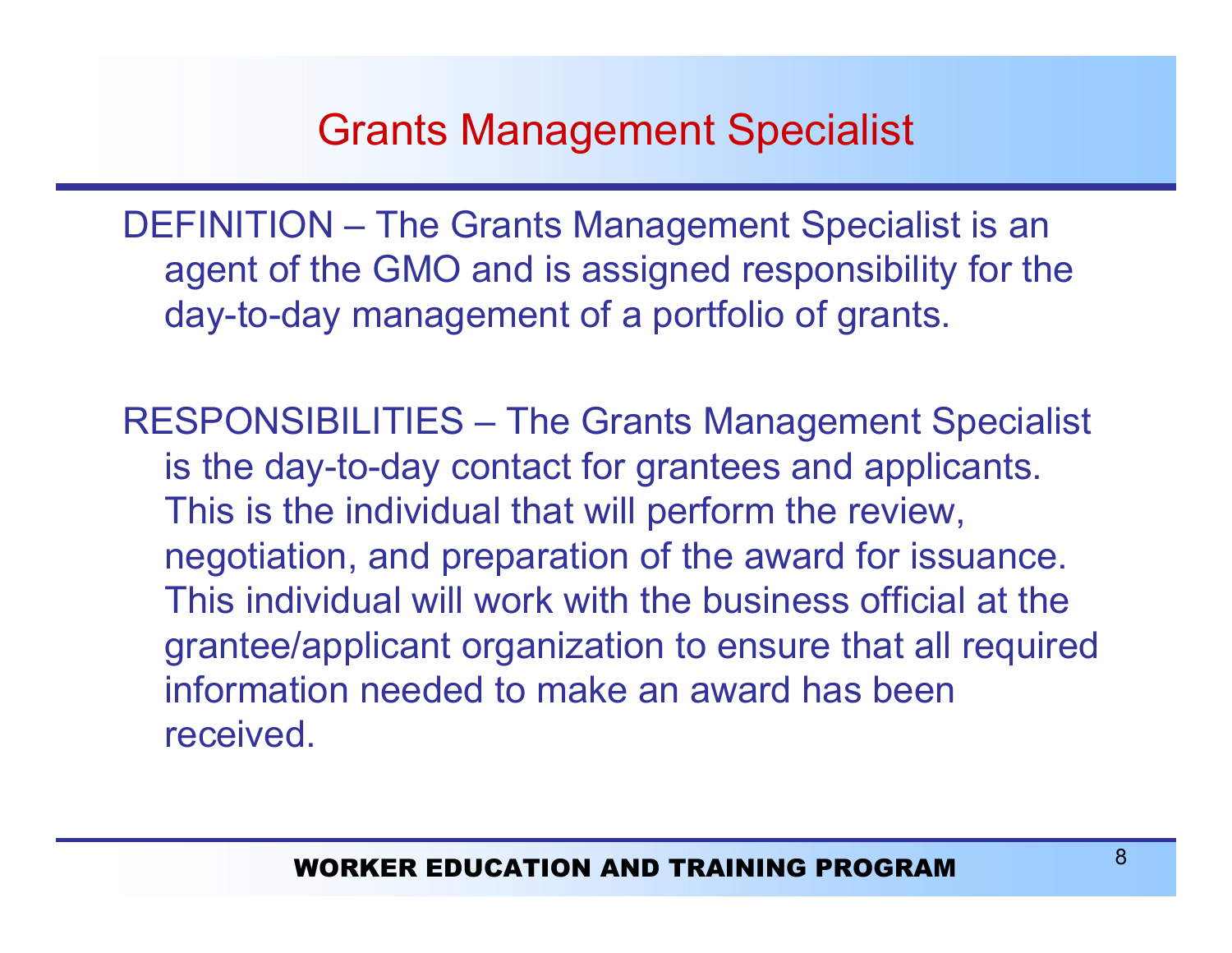# Program Official

DEFINITION - Program Official: The NIH Institute or Center official responsible for the programmatic, scientific and/or technical aspects of <sup>a</sup> grant.

RESPONSIBILITIES - Program Official: The Program Official is the IC employee responsible for the programmatic, scientific, and/or technical aspects of assigned applications and grants. Program Officials' responsibilities include, but are not limited to, development of research and research training programs to meet the IC's mission; coordination with CSR/IC Scientific Review Administrators; and post award administration, including review of progress reports, participating in site visits, and other activities complementary to those of the IC GMO. The Program Official and the GMO work as a team in many of these activities.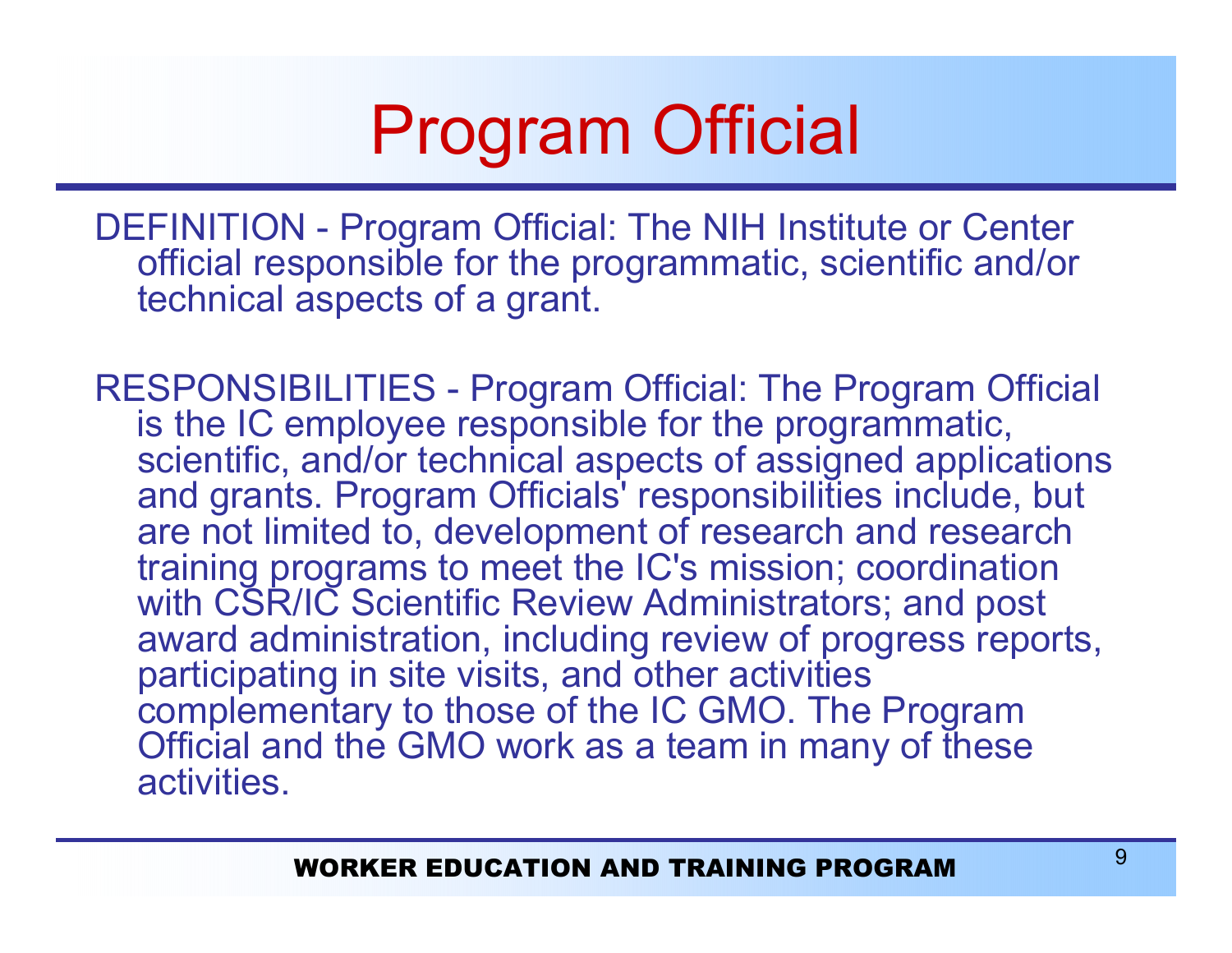#### Principal Investigator (PI)

DEFINITION – The Principal Investigator is an individual designated by the grantee to direct the project or activity being supported by the grant. The PI is responsible and accountable to the grantee for the proper conduct of the project or activity.

RESPONSIBILITIES – The PI is the individual, designated by the grantee, responsible for the scientific or technical aspects of the grant and day-to-day management of the project. The PI must have a formal written appointment with the applicant organization. The PI is a member of the grantee team responsible for ensuring compliance with the financial and administrative aspects of the award. The PI works closely with designated officials within the grantee organization to create and maintain necessary documentation, including both technical and administrative reports; prepare justifications; ensure that Federal support of research findings is appropriately acknowledged in publications, announcements, news programs, etc.; and comply with organizational and Federal requirements.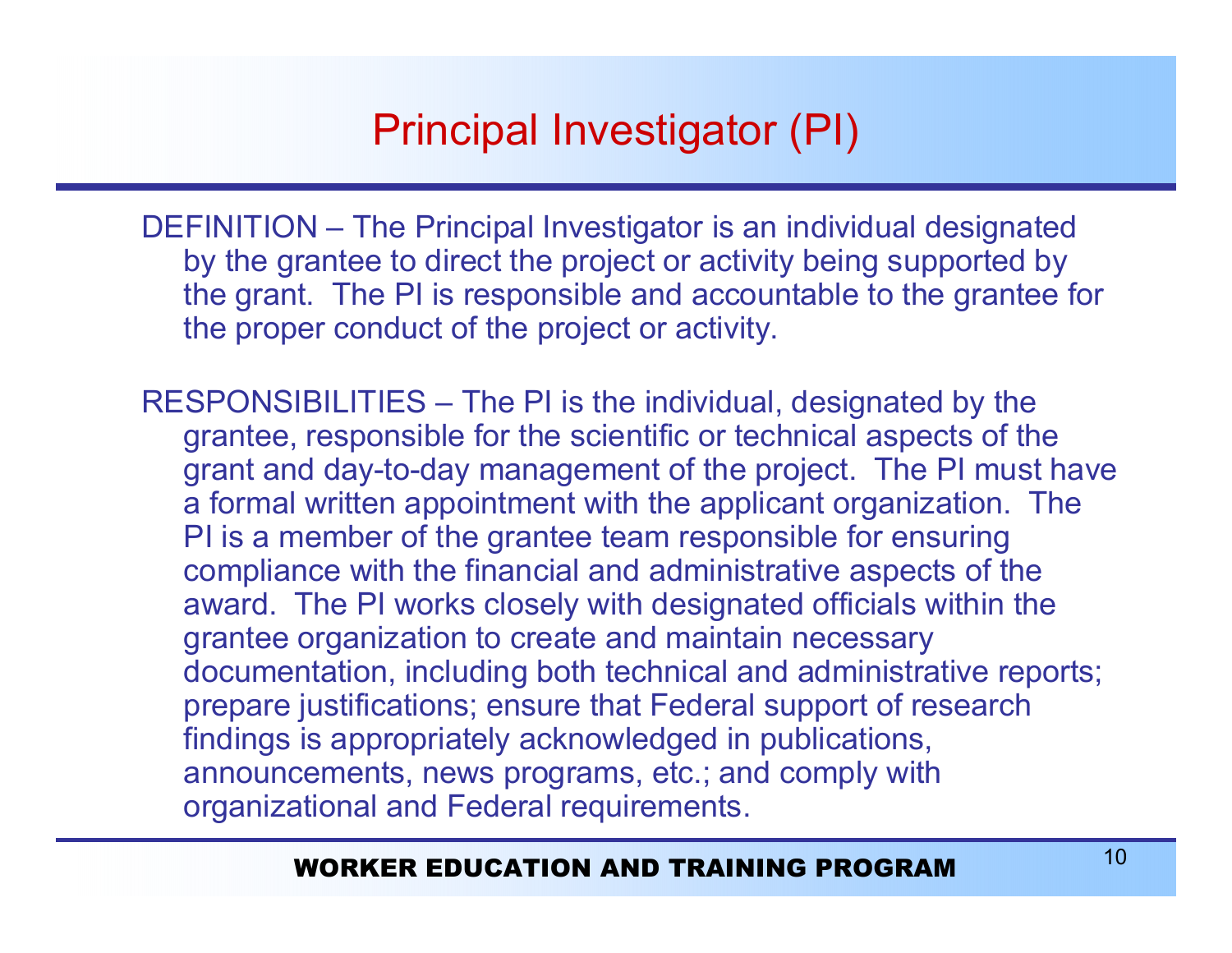#### Authorized Institutional Official

- DEFINITION The authorized institutional official is the individual, named by the applicant organization, who is authorized to act for the applicant and to assume the obligations imposed by the Federal laws, regulations, requirements, and conditions that apply to grant applications or grant awards.
- RESPONSIBILITIES This official is the designated representative of the grantee organization in matters related to the award and administration of its NIH grants. In signing the application, this individual indicates the applicant organization's intent to comply with all applicable terms and conditions of award, including assurances and certifications referenced in the application, and attests to the fact that the administrative, fiscal, and scientific information in the application is true and complete and in conformance with governing Federal and organizational requirements.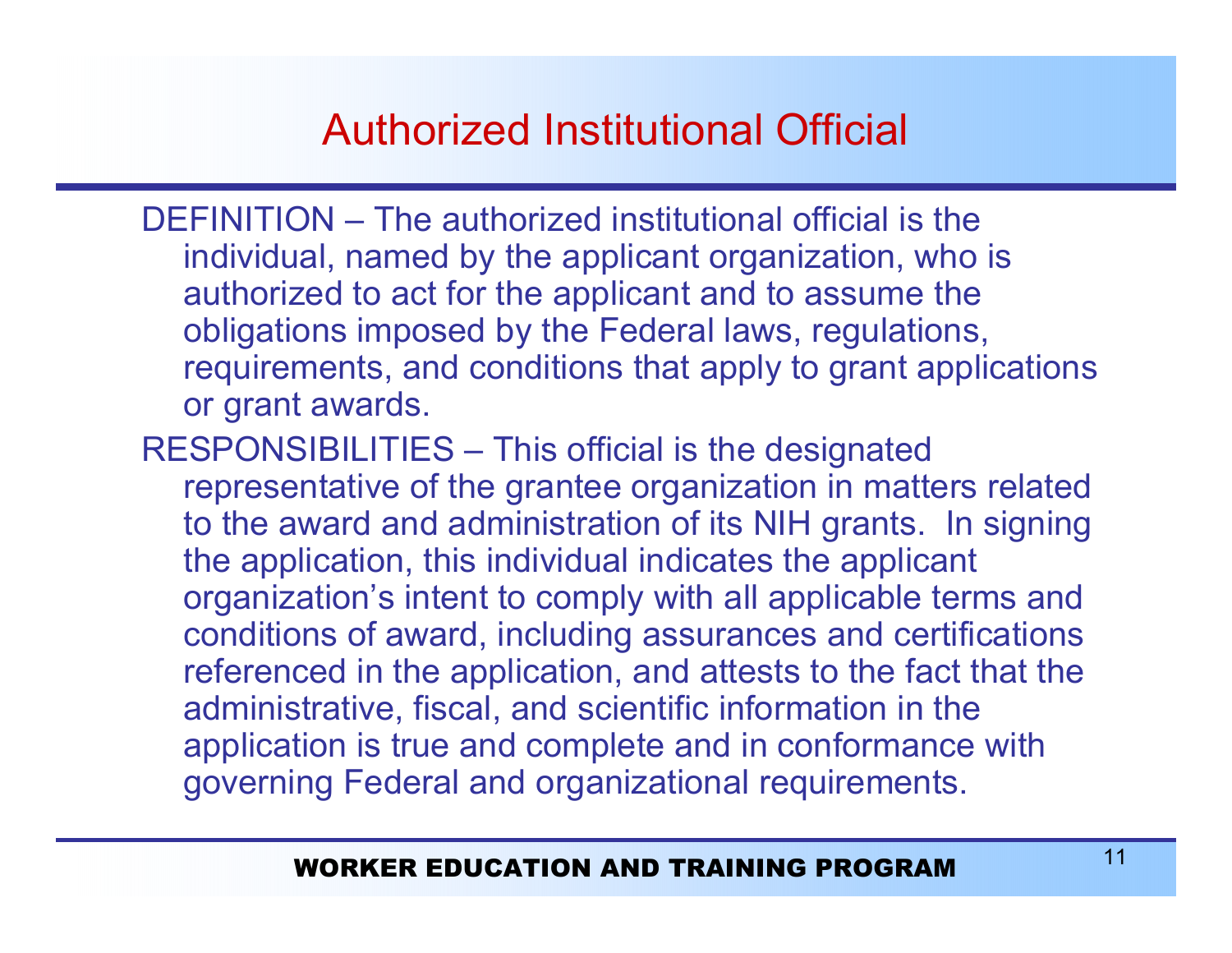RESPONSIBILITIES Cont. –This individual' signature on the grant application further assures that the applicant organization will be accountable for both the appropriate use of funds awarded and the performance of the grant-supported project or activities resulting from the application. He or she is also responsible to NIH for ensuring that the organization complies with terms and conditions of individual awards and organization-wide requirements, such as financial management and property management requirements.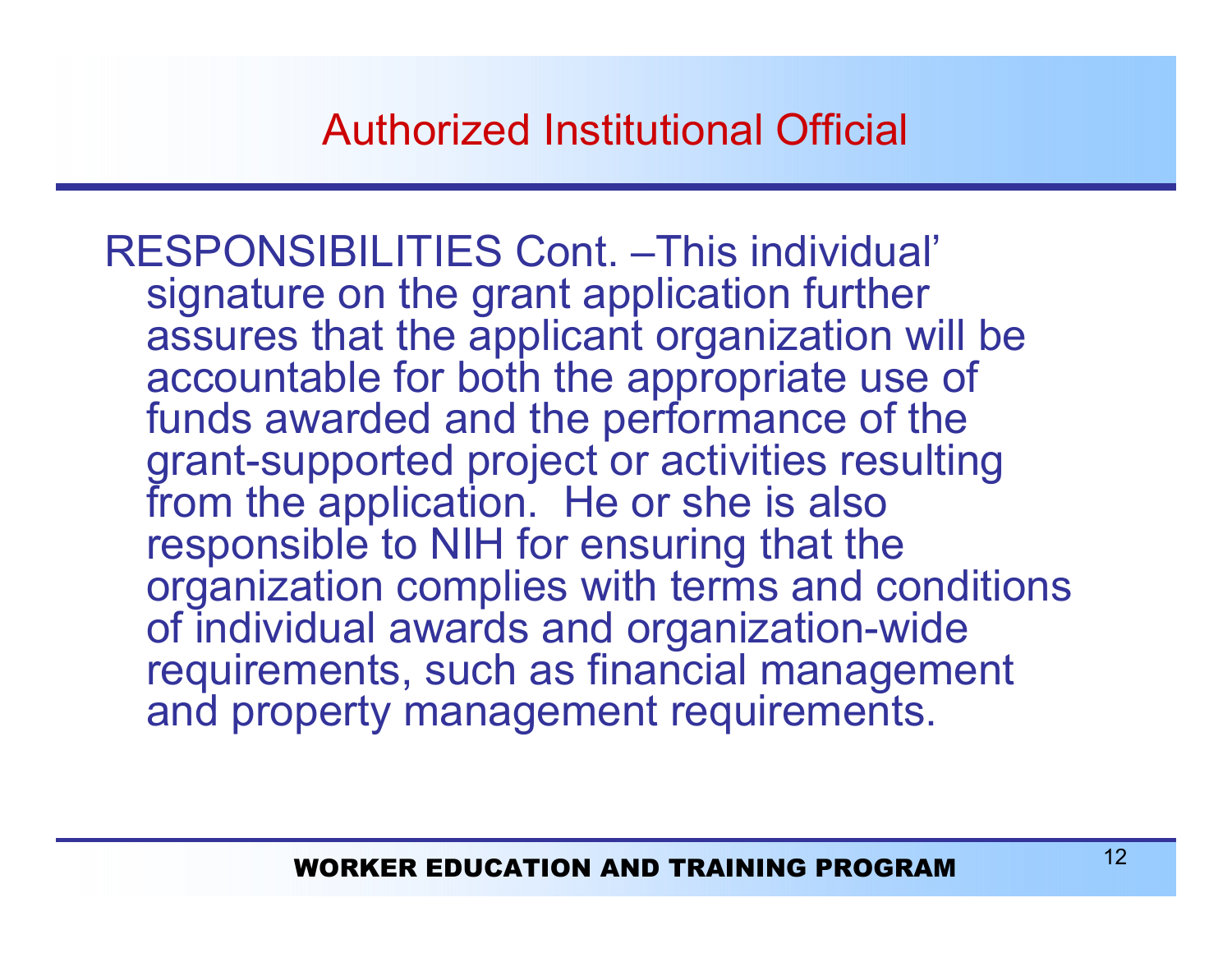#### Other Participants

- **Collaborator:** An individual involved with the PI in the scientific development or execution of the project. These individuals would typically devote <sup>a</sup> specific percent of effort to the project and would be identified as key personnel. The collaborator may be employed by, or affiliated with, either the grantee organization or an organization participating in the project under <sup>a</sup> consortium or contractual agreement.
- **Consortium or Contractual Agreement:** An agreement whereby a research project is carried out by the grantee and one or more other organizations that are separate legal entities. In this arrangement, the grantee contracts for the performance of <sup>a</sup> substantial and/or a significant portion of the activities to be conducted under the grant. These agreements typically involve <sup>a</sup> specific percent of effort from the consortium organization's principal investigator and <sup>a</sup> categorical breakdown of costs, such as personnel, supplies, and other allowable expenses, including F&A costs.

**Consultant:** An individual or firms hired to give professional advice or services for a fee, normally not as an employee of the hiring party.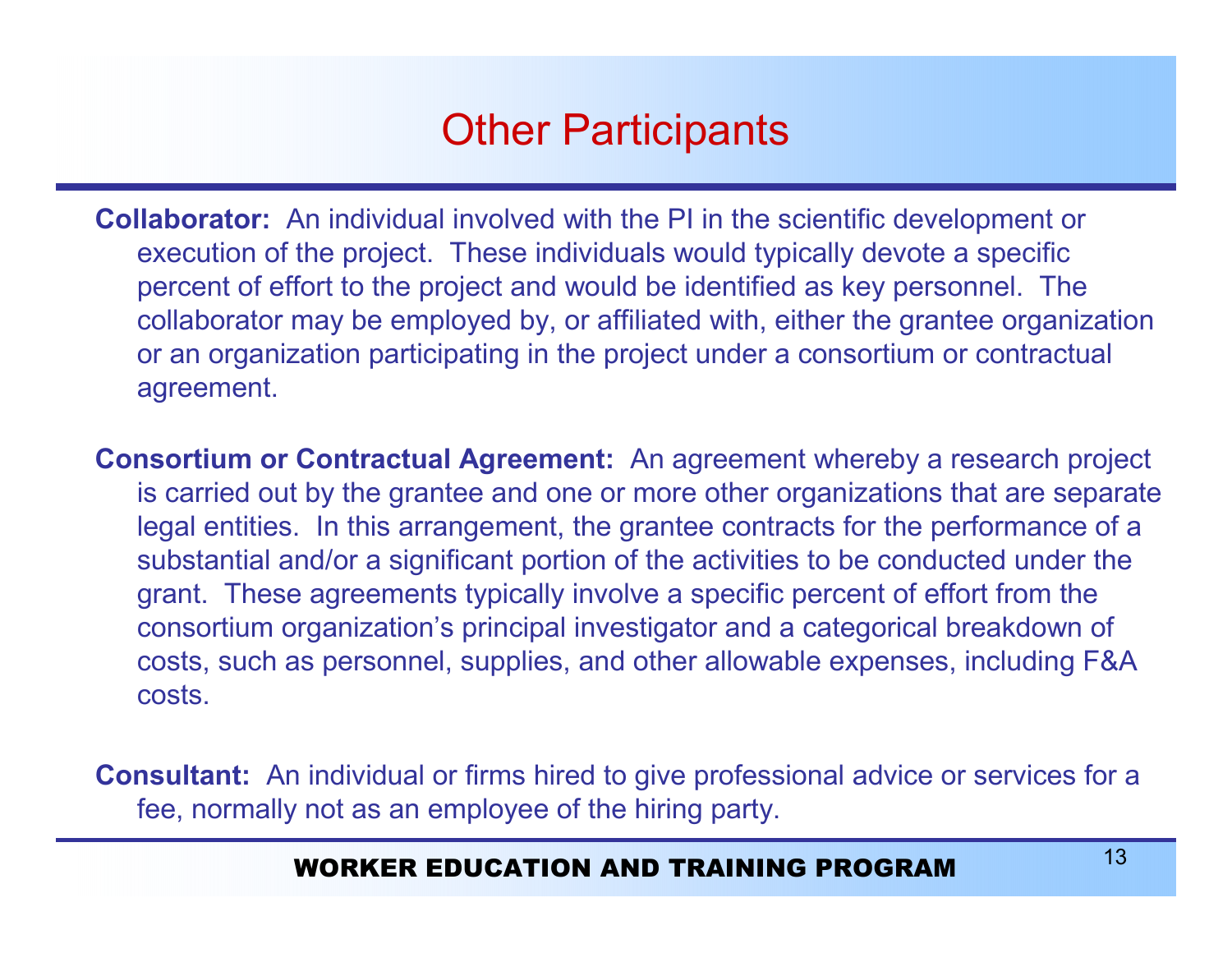# Post-Award Responsibilities

- GMOs/Grants Management Specialists (GMSs).
	- GMOs/GMSs are responsible for:
- Appropriately applying the variety of prior approval requirements that are potentially applicable to the program, types of recipients, and/or awards for which they have cognizance.
- Ensuring that NGAs clearly indicate (by reference or otherwise) current prior approval requirements, and the applicability of any special exceptions, e.g., expanded authorities.
- Clearly communicating to recipients the approval or disapproval of a prior approval request. If disapproved, the response should indicate the underlying basis. A request should not be denied solely on the basis that it is made after-the-fact and would require retroactive approval. If a retroactive request is denied, the GMO's letter should advise the grantee of its appeal right since the costs have already been incurred and the disapproval is equivalent to a disallowance. A grantee may not appeal disapproval of a prior approval request.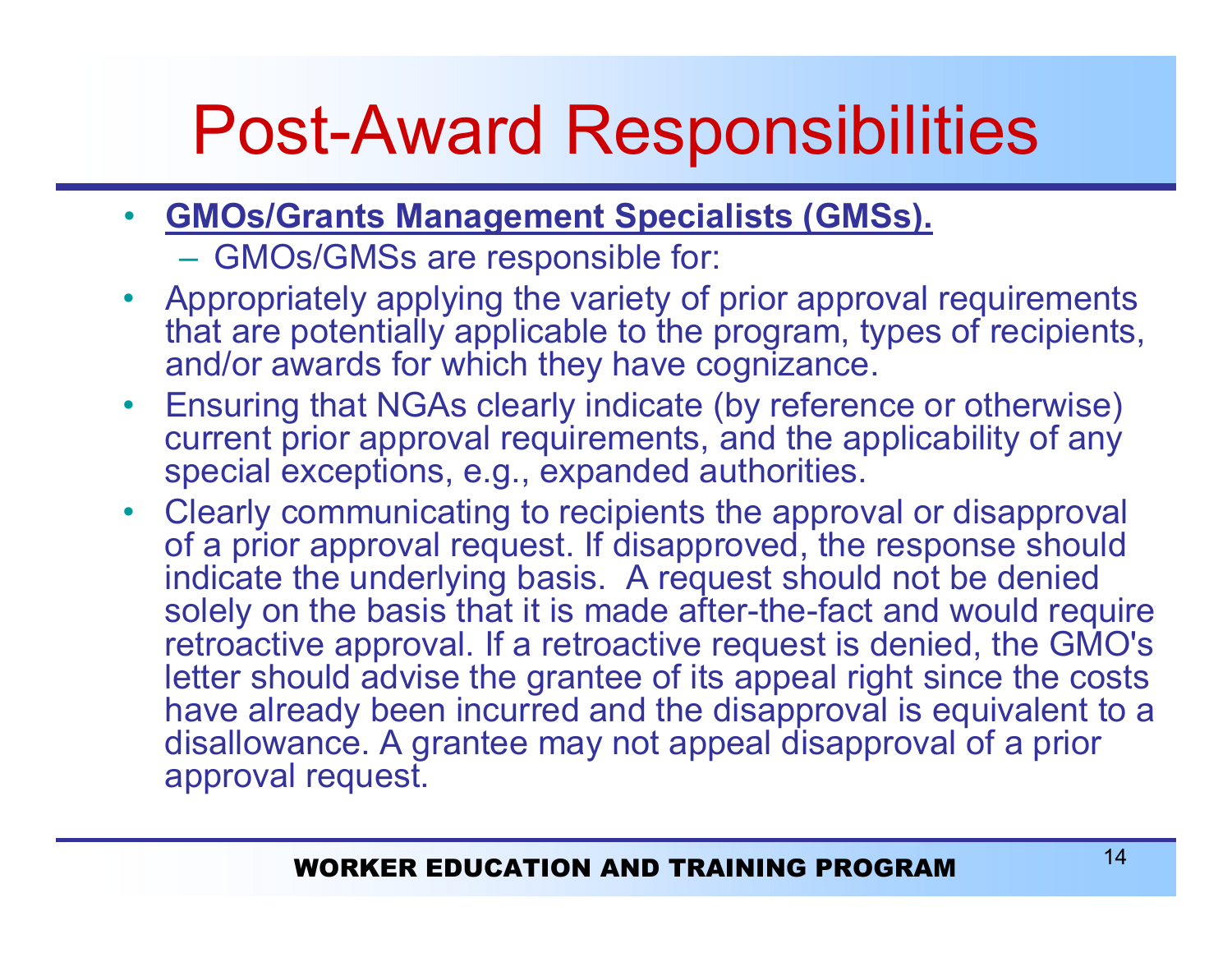- • Project Officers/Program Officials (POs). POs are responsible for:
- •• Referring any incoming written prior approval requests received by the PO to the GMO/GMS for correspondence control purposes.
- Providing requested input on the disposition of prior approval requests to the GMO/GMS within the specified time frame.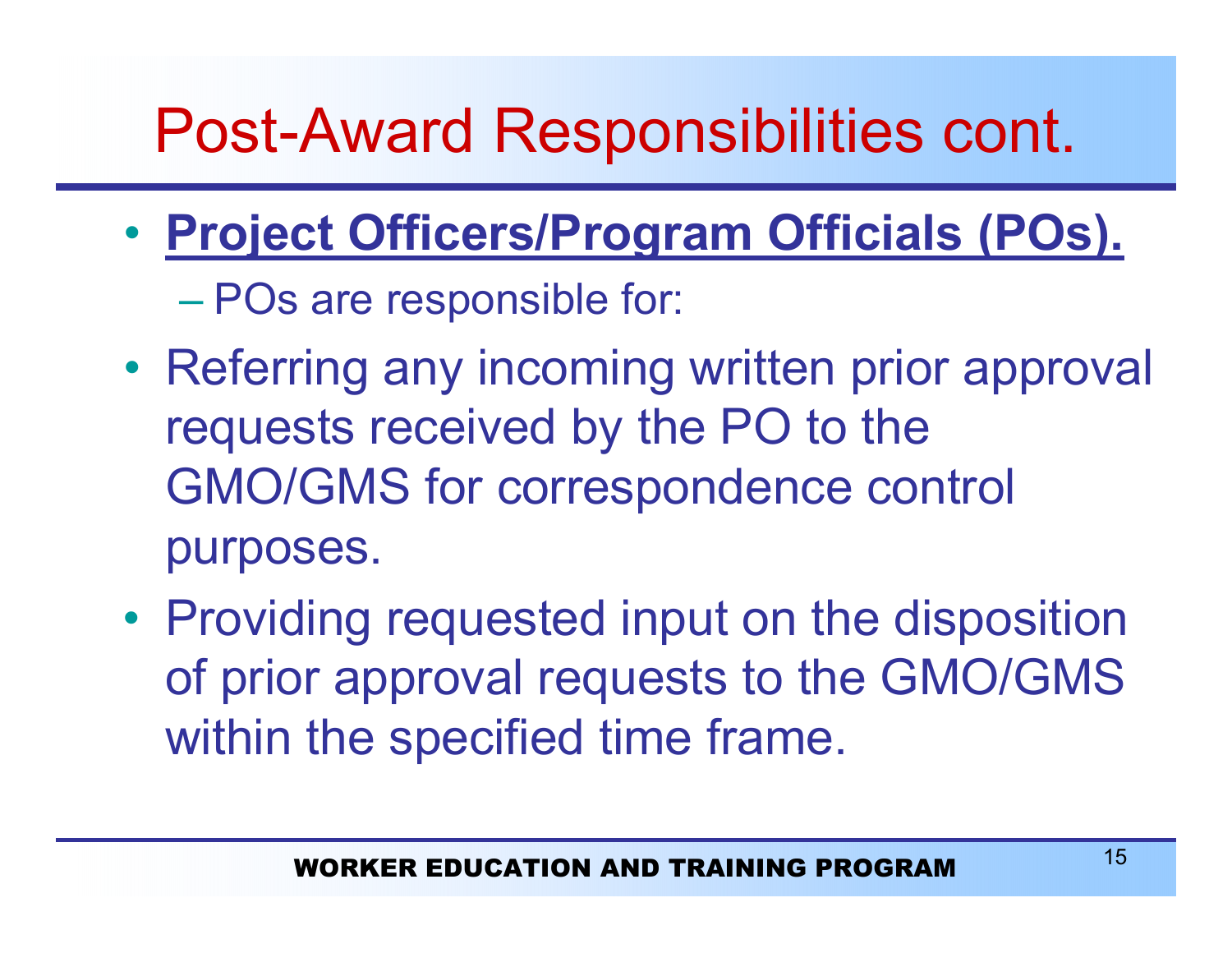• Grantee Organization

Terms of Award – Grantee organization is responsible for all terms of award and for communicating the terms of award to all participating organizations.

Restricted Funds – All restricted funds must be accounted for separately (flow down applies).

Audit –– A-133 required for any organization that expends \$500,000 in federal funds in one year.

Acknowledgement of Federal Funding  $\overline{\phantom{a}}$ Required for any publication, book, media, or presentation (both written and oral) made possible in total or part by grant funds (flow down applies)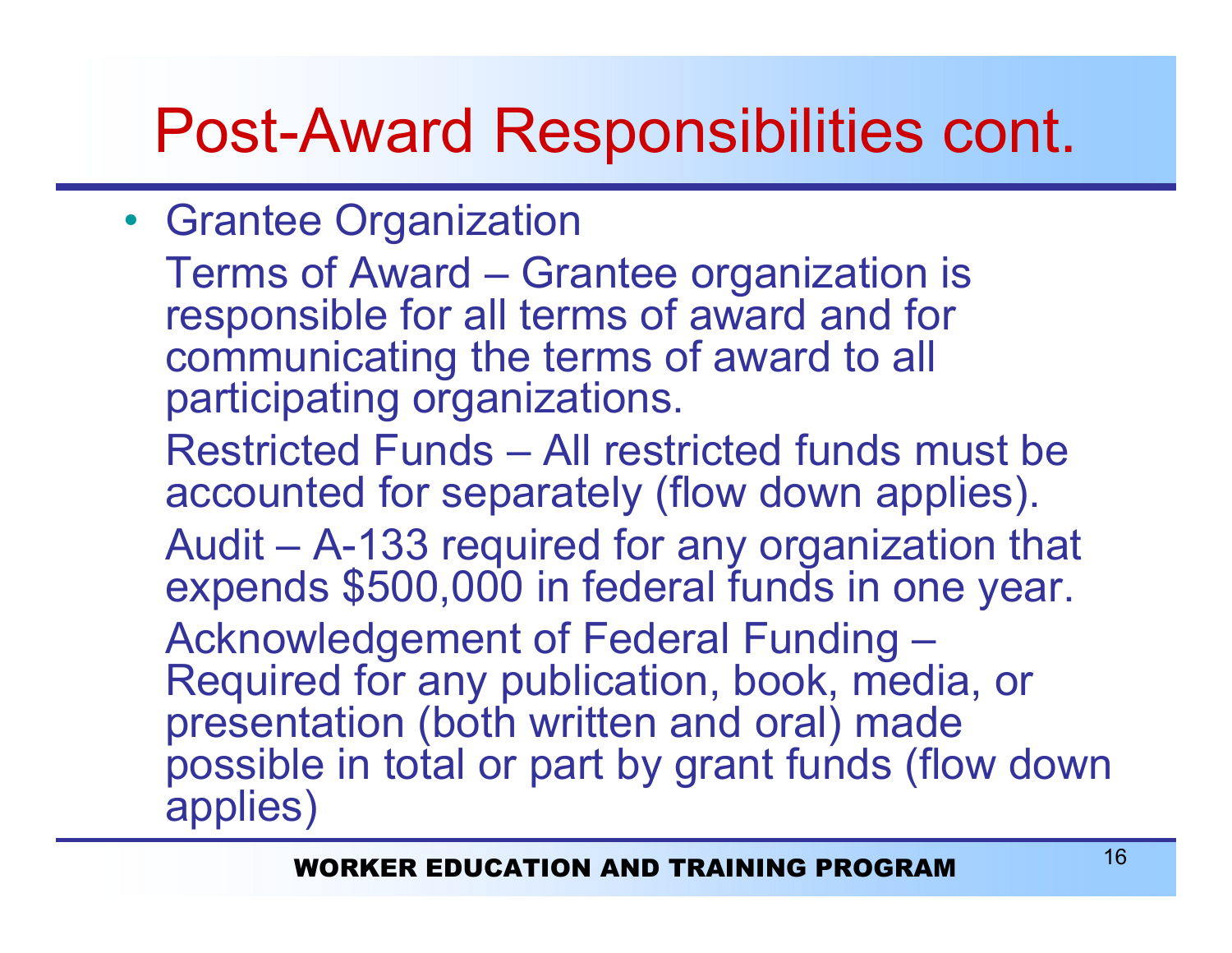Carryover and Rebudgeting - All requests for NIH awarding office prior approval must be made in writing (which includes submission by e-mail) to the GMO no later than 30 days before the proposed change. The request must be signed by both the PI and the AOO. Failure to obtain required prior approval, from the appropriate NIH awarding office may result in the disallowance of costs, termination of the award, or other enforcement action within NIH's authority.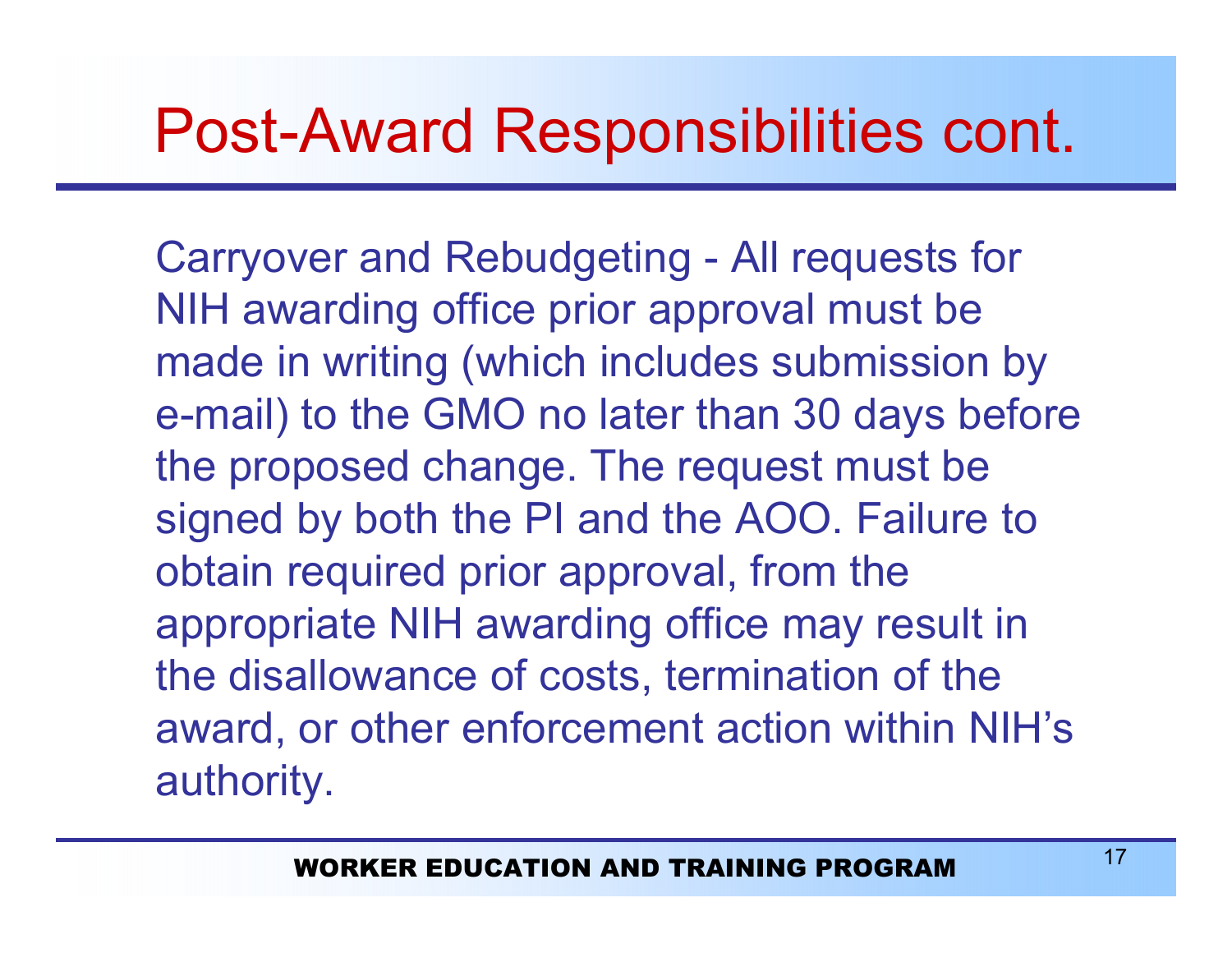E-mail requests must be clearly identified as priorapproval requests, must reflect the complete grant number in the subject line, and should be sent by the AOO to the GMO that signed the NGA. (E-mail addresses for NIH staff can be obtained from the NIH Directory and E-Mail Forwarding Services at http://directory.nih.gov.) E-mail requests must include the name of the grantee, the name of the initiating PI, the PI's telephone number, fax number, and e-mail address, and comparable identifying information for the AOO. If the entire message of the request cannot be included in the body of the e-mail, the request should be submitted to NIH in hard copy.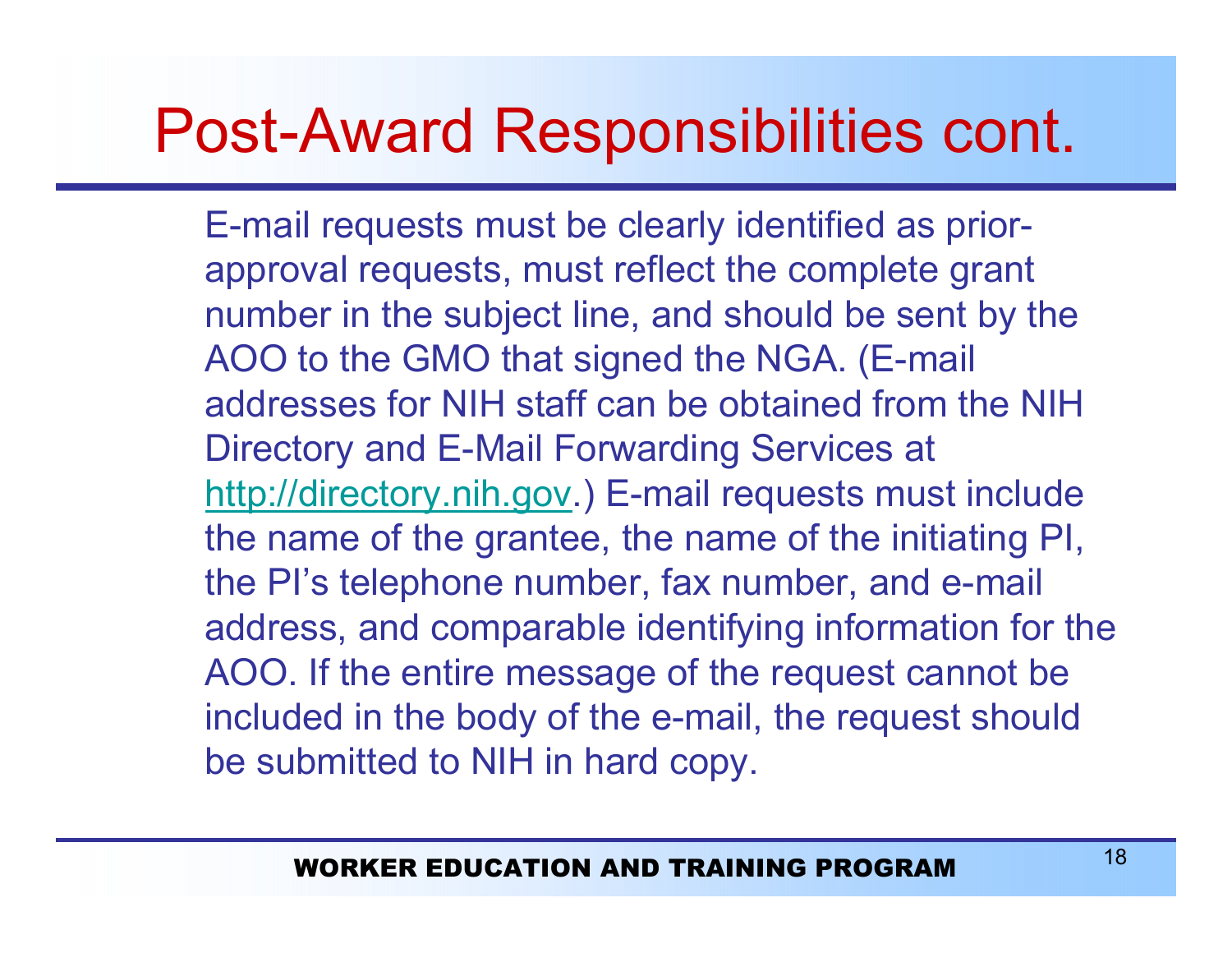When you contemplate rebudgeting or other post-award changes and are uncertain about the need for prior approval, you are strongly encouraged to consult, in advance, with the GMO.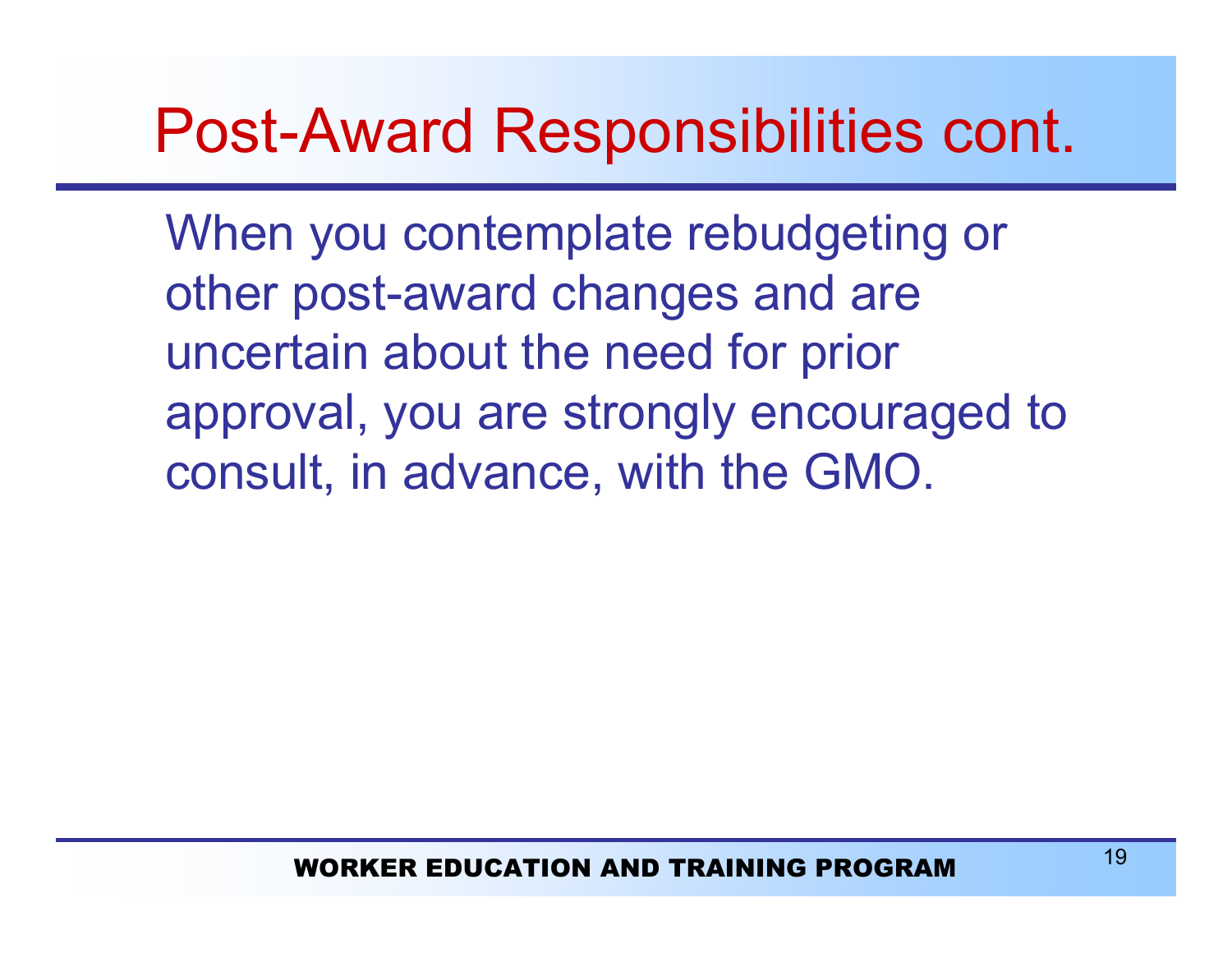NOTE: Under a consortium agreement or contract, the prior-approval authority usually is the grantee. However, the grantee may not approve any action or cost that is inconsistent with the purpose or terms and conditions of the NIH grant. If an action by <sup>a</sup> consortium participant will result in <sup>a</sup> change in the overall grant project or budget requiring NIH approval, the grantee must obtain that approval from NIH before giving its approval to the consortium participant.